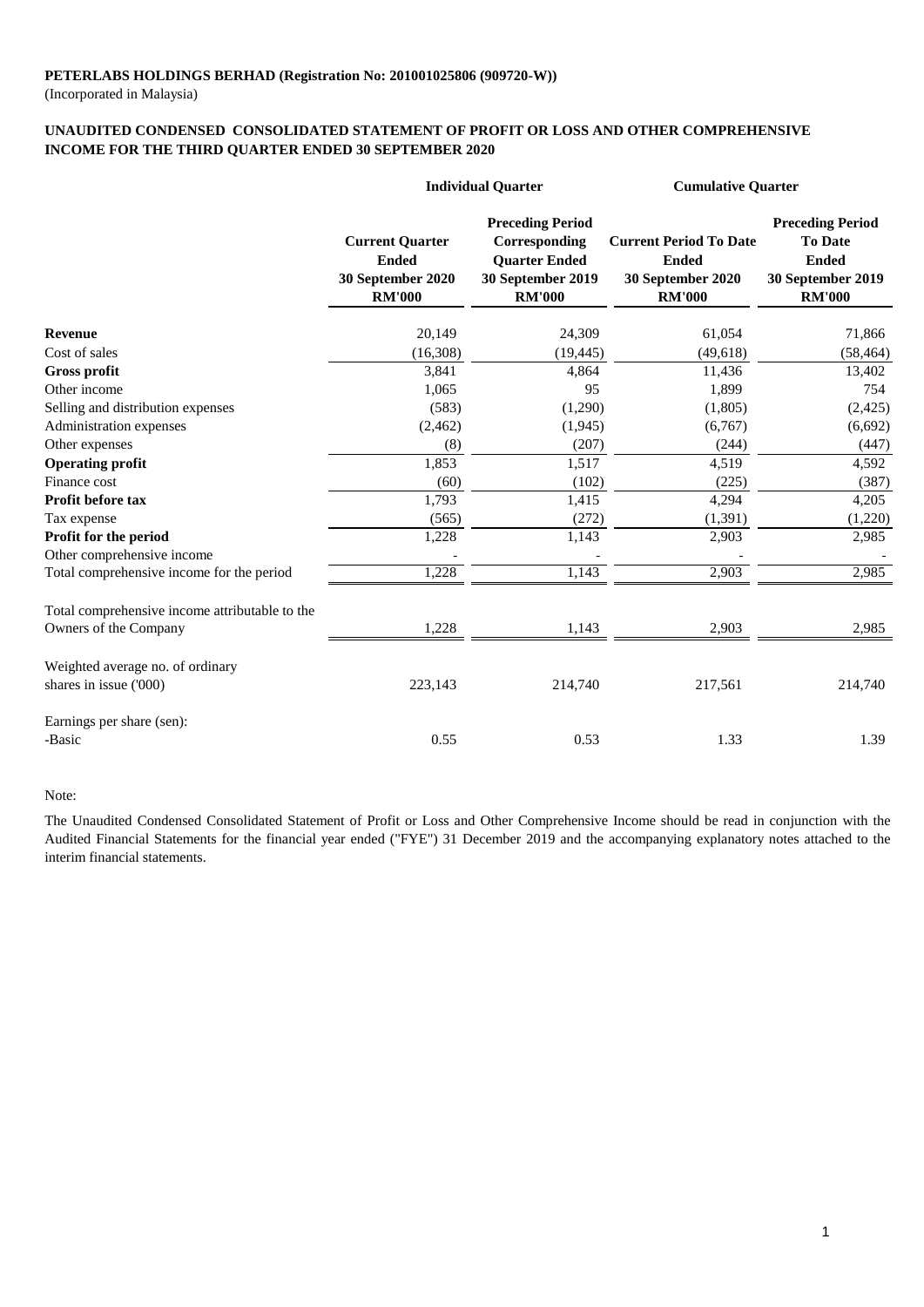(Incorporated in Malaysia)

#### **AS AT 30 SEPTEMBER 2020 UNAUDITED CONDENSED CONSOLIDATED STATEMENT OF FINANCIAL POSITION**

|                                                                                   | <b>Unaudited</b><br>As at          | <b>Audited</b><br>As at           |
|-----------------------------------------------------------------------------------|------------------------------------|-----------------------------------|
|                                                                                   | 30 September 2020<br><b>RM'000</b> | 31 December 2019<br><b>RM'000</b> |
| <b>ASSETS</b>                                                                     |                                    |                                   |
| <b>Non-current asset</b>                                                          |                                    |                                   |
| Property, plant and equipment                                                     | 15,609                             | 16,630                            |
|                                                                                   | 15,609                             | 16,630                            |
| <b>Current assets</b>                                                             |                                    |                                   |
| Inventories                                                                       | 10,416                             | 14,550                            |
| Trade receivables                                                                 | 21,479                             | 26,347                            |
| Other receivables                                                                 | 1,954                              | 390                               |
| Tax recoverable                                                                   | 62                                 | 39                                |
| Cash and bank balances                                                            | 27,139                             | 14,775                            |
|                                                                                   | 61,050                             | 56,101                            |
| <b>TOTAL ASSETS</b>                                                               | 76,659                             | 72,731                            |
| <b>EQUITY AND LIABILITIES</b>                                                     |                                    |                                   |
| <b>Equity attributable to owners of the Company</b>                               |                                    |                                   |
| Share capital                                                                     | 31,821                             | 27,459                            |
| Unappropriated profits                                                            | 25,552                             | 25,011                            |
| <b>Total equity</b>                                                               | 57,373                             | 52,470                            |
| <b>Non-current liabilities</b>                                                    |                                    |                                   |
| Lease liabilities                                                                 | 1,149                              | 1,133                             |
| Borrowings                                                                        |                                    | 16                                |
| Deferred tax liabilities                                                          | 509                                | 350                               |
|                                                                                   | 1,658                              | 1,499                             |
| <b>Current liabilities</b>                                                        |                                    |                                   |
| Trade payables                                                                    | 4,459                              | 5,851                             |
| Other payables                                                                    | 4,819                              | 5,192                             |
| Lease liabilities                                                                 | 413                                | 593                               |
| Borrowings                                                                        | 5,032                              | 6,791                             |
| Dividend Payable                                                                  | 2,362                              |                                   |
| Tax payable                                                                       | 543                                | 335                               |
|                                                                                   | 17,628                             | 18,762                            |
| <b>Total liabilities</b>                                                          | 19,286                             | 20,261                            |
| <b>TOTAL EQUITY AND LIABILITIES</b>                                               | 76,659                             | 72,731                            |
| Net assets per share attributable to ordinary equity holders of the Company (sen) | 24.29                              | 24.43                             |
|                                                                                   |                                    |                                   |

#### Note:

The Unaudited Condensed Consolidated Statement of Financial Position should be read in conjunction with the Audited Financial Statements for the FYE 31 December 2019.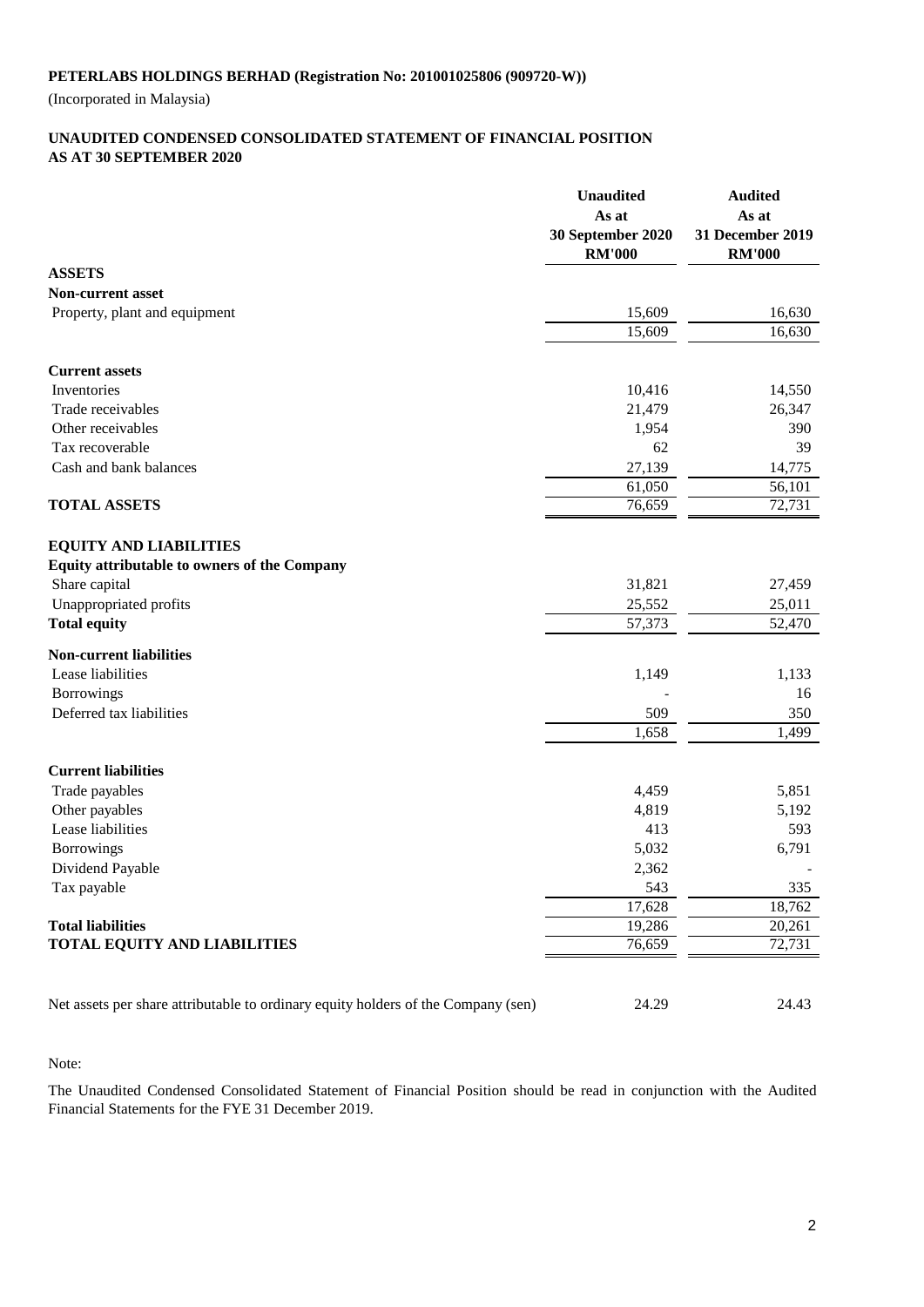(Incorporated in Malaysia)

# **UNAUDITED CONDENSED CONSOLIDATED STATEMENT OF CHANGES IN EQUITY FOR THE THIRD QUARTER ENDED 30 SEPTEMBER 2020**

|                                                                                                                | <b>Attributable to Equity Holders of the Company</b>                 |                                                                           |                                                |  |  |
|----------------------------------------------------------------------------------------------------------------|----------------------------------------------------------------------|---------------------------------------------------------------------------|------------------------------------------------|--|--|
|                                                                                                                | <b>Non-Distributable</b><br><b>Share</b><br>Capital<br><b>RM'000</b> | <b>Distributable</b><br>Unappropriated<br><b>Profits</b><br><b>RM'000</b> | <b>Total</b><br><b>Equity</b><br><b>RM'000</b> |  |  |
| At 1 January 2020                                                                                              | 27,459                                                               | 25,011                                                                    | 52,470                                         |  |  |
| Proceeds from private placement (Net)                                                                          | 4,362                                                                |                                                                           | 4,362                                          |  |  |
| Total comprehensive income<br>for the financial period                                                         |                                                                      | 2,903                                                                     | 2,903                                          |  |  |
| Dividend of RM 0.01 per share in respect of financial year<br>ended 31 December 2020 payable on 9 October 2020 |                                                                      | (2,362)                                                                   | (2,362)                                        |  |  |
| At 30 September 2020 (Unaudited)                                                                               | 31,821                                                               | 25,552                                                                    | 57,373                                         |  |  |
| At 1 January 2019                                                                                              | 27,459                                                               | 20,804                                                                    | 48,263                                         |  |  |
| Total comprehensive income<br>for the financial period                                                         |                                                                      | 2,985                                                                     | 2,985                                          |  |  |
| At 30 September 2019 (Unaudited)                                                                               | 27,459                                                               | 23,789                                                                    | 51,248                                         |  |  |

Note:

The Unaudited Condensed Consolidated Statement of Changes In Equity should be read in conjunction with the Audited Financial Statements for the FYE 31 December 2019.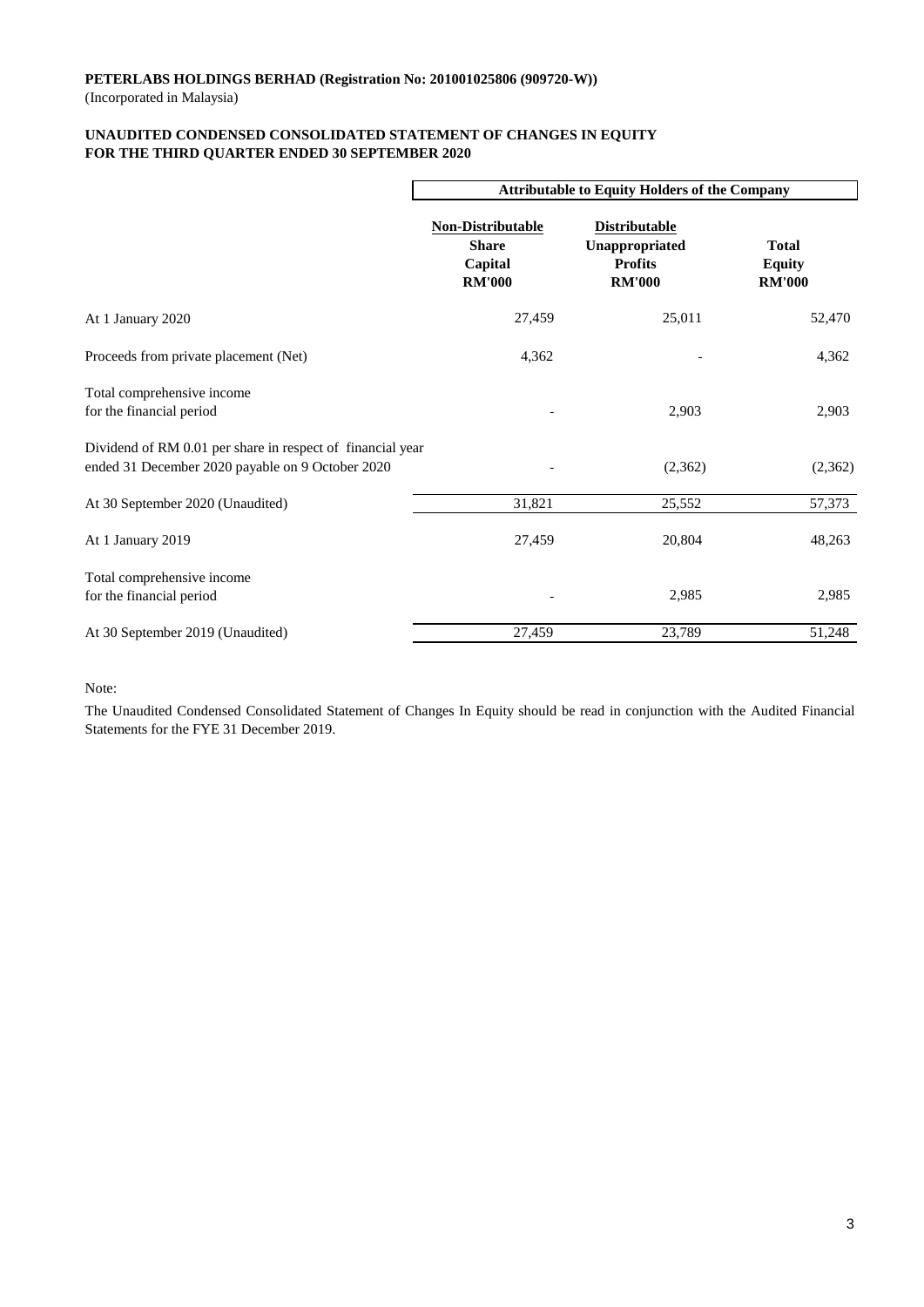### **UNAUDITED CONDENSED CONSOLIDATED STATEMENT OF CASH FLOWS FOR THE THIRD QUARTER ENDED 30 SEPTEMBER 2020**

|                                                          | <b>Current Period</b><br><b>To Date Ended</b><br>30 September 2020<br>(Unaudited)<br><b>RM'000</b> | <b>Preceding Year</b><br>Corresponding<br><b>Period Ended</b><br>30 September 2019<br>(Unaudited)<br><b>RM'000</b> |  |
|----------------------------------------------------------|----------------------------------------------------------------------------------------------------|--------------------------------------------------------------------------------------------------------------------|--|
| <b>OPERATING ACTIVITIES</b>                              |                                                                                                    |                                                                                                                    |  |
| Profit before tax                                        | 4,294                                                                                              | 4,205                                                                                                              |  |
| Adjustments for:-                                        |                                                                                                    |                                                                                                                    |  |
| - Non cash items                                         | 1,231                                                                                              | 1,647                                                                                                              |  |
| - Non-operating items                                    | (177)                                                                                              | 299                                                                                                                |  |
| Operating profit before working capital changes          | 5,348                                                                                              | 6,151                                                                                                              |  |
| Changes in working capital                               |                                                                                                    |                                                                                                                    |  |
| Inventories                                              | 4,437                                                                                              | 6,046                                                                                                              |  |
| Receivables                                              | 3,332                                                                                              | (2,540)                                                                                                            |  |
| Payables                                                 | 565                                                                                                | (2,770)                                                                                                            |  |
| Revolving credit                                         |                                                                                                    | 3,348                                                                                                              |  |
| <b>Bill payables</b>                                     | (665)                                                                                              | (422)                                                                                                              |  |
| <b>Cash generated from operations</b>                    | 13,017                                                                                             | 9,813                                                                                                              |  |
| Tax expense paid                                         | (1,047)                                                                                            | (1,317)                                                                                                            |  |
| Tax refunded                                             |                                                                                                    | 169                                                                                                                |  |
| Interest received                                        | 265                                                                                                | 87                                                                                                                 |  |
| Interest paid                                            | (87)                                                                                               | (309)                                                                                                              |  |
| Net cash from operating activities                       | 12,148                                                                                             | 8,443                                                                                                              |  |
| <b>INVESTING ACTIVITIES</b>                              |                                                                                                    |                                                                                                                    |  |
| Purchase of property, plant and equipment                | (217)                                                                                              | (22)                                                                                                               |  |
| Proceed from disposal of property, plant and equipment   | 173                                                                                                |                                                                                                                    |  |
| Net cash used in investing activities                    | (44)                                                                                               | (22)                                                                                                               |  |
| <b>FINANCING ACTIVITIES</b>                              |                                                                                                    |                                                                                                                    |  |
| Dividend payable on ordinary shares                      | (2,362)                                                                                            |                                                                                                                    |  |
| Proceeds from private placement (Net)                    | 4,362                                                                                              |                                                                                                                    |  |
| Repayment of revolving credit                            | (700)                                                                                              |                                                                                                                    |  |
| Interest paid                                            | (138)                                                                                              | (78)                                                                                                               |  |
| Repayment of term loans                                  | (410)                                                                                              | (3,711)                                                                                                            |  |
| Repayment of finance lease liabilities                   | (463)                                                                                              | (385)                                                                                                              |  |
| Net cash from / (used) in financing activities           | 289                                                                                                | (4, 174)                                                                                                           |  |
| <b>Net Changes In Cash And Cash Equivalents</b>          | 12,393                                                                                             | 4,247                                                                                                              |  |
| <b>Effect of exchange rate changes</b>                   | (29)                                                                                               | (29)                                                                                                               |  |
| Cash And Cash Equivalents At The Beginning Of The Period | 14,775                                                                                             | 5,595                                                                                                              |  |
| Cash And Cash Equivalents At The End Of The Period       | 27,139                                                                                             | 9,813                                                                                                              |  |

Note:

The Unaudited Condensed Consolidated Statement of Cash Flows should be read in conjunction with the Audited Financial Statements for the FYE 31 December 2019.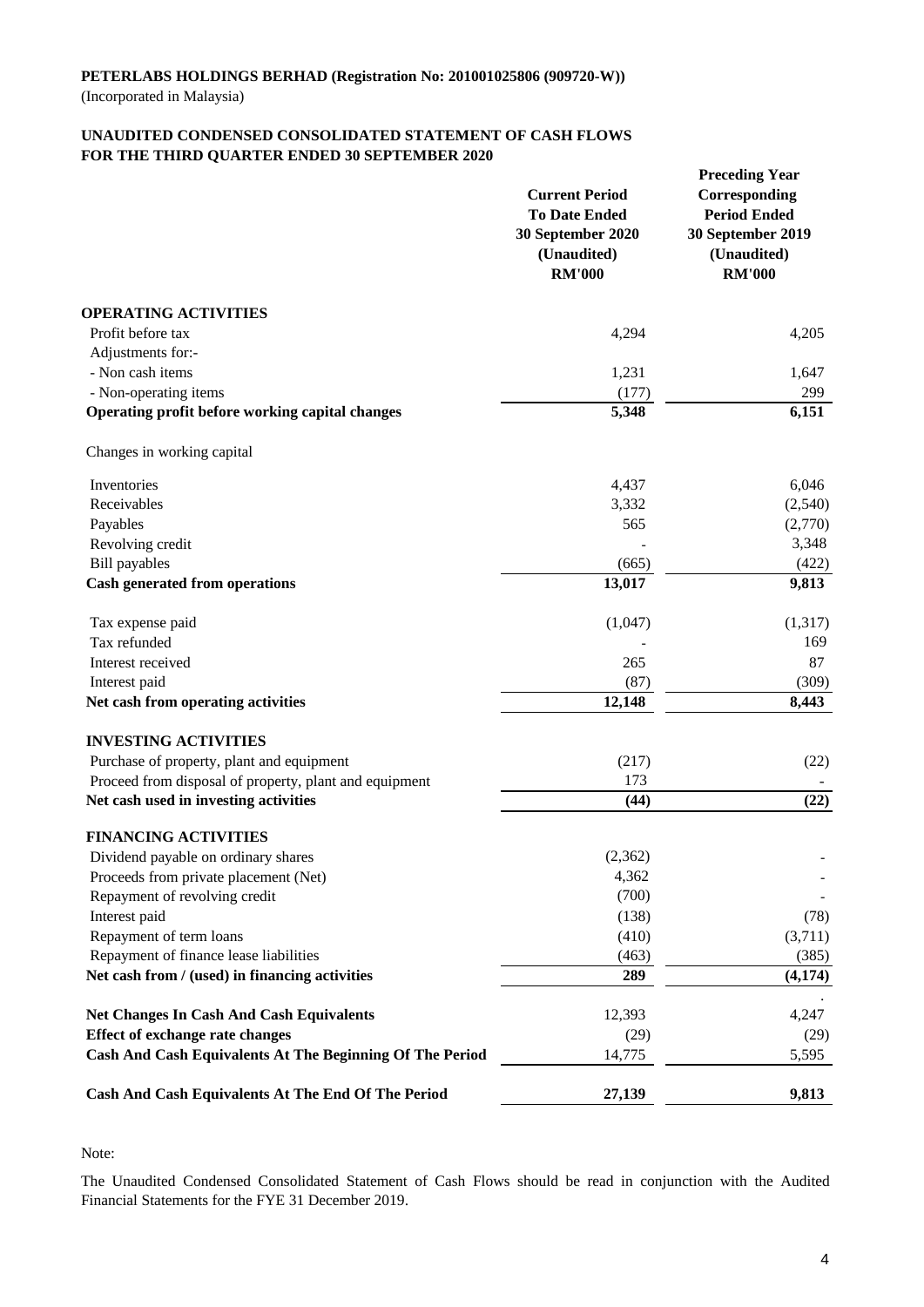## **QUARTERLY REPORT FOR THE THIRD QUARTER ENDED 30 SEPTEMBER 2020**

#### **NOTES TO THE INTERIM REPORT FOR THE FINANCIAL PERIOD ENDED 30 SEPTEMBER 2020**

### **A: EXPLANATORY NOTES PURSUANT TO THE MALAYSIAN FINANCIAL REPORTING STANDARDS 134 (MFRS 134): INTERIM FINANCIAL REPORTING**

#### **A1. Basis of preparation**

The interim financial statements are unaudited and have been prepared in accordance with MFRS 134: Interim Financial Reporting and Appendix 9B of the ACE Market Listing Requirements ("ACE LR").

The interim financial statements should be read in conjunction with the Audited Financial Statements of the Group for the FYE 31 December 2019 and the accompanying explanatory notes attached to the interim financial report.

#### **A2. Significant accounting policies**

Significant accounting policies adopted by the Group in these interim financial statements are consistent with those of the audited financial statements for the FYE 31 December 2019 except for the adoption of the following Amendments to MFRSs during the current financial period:

- Amendments to References to the Conceptual Framework in MFRS Standards
- Amendments to MFRS 3 Definition of a Business
- Amendments to MFRS 101 and MFRS 108 Definition of Material
- Amendments to MFRS 9, MFRS 139 and MFRS 7 Interest Rate Benchmark Reform
- Amendments to MFRS 16 leases Covid-19 Related Rent Concessions

The adoption of these Amendments to MFRSs did not result in significant changes in the accounting policies of the Group and has no significant effect on these interim financial statements.

As at the date of authorisation of these interim financial statements, the following amendments to MFRSs which were in issue but not yet effective and have not been early adopted by the Group:

| <b>Amendments to MFRSs</b>                   |                                                                                             | <b>Effective for annual</b><br>periods beginning on or after |
|----------------------------------------------|---------------------------------------------------------------------------------------------|--------------------------------------------------------------|
| Amendments to MFRS 3                         | Reference to the Conceptual<br>Framework                                                    | 1 January 2022                                               |
| Amendments to MFRS 116                       | Property, Plant and Equipment<br>Proceeds before Intended Use                               | 1 January 2022                                               |
| Amendments to MFRS 101                       | Classification of Liabilities as<br>Current or Non-current                                  | 1 January 2023                                               |
| Amendments to MFRS 10 and<br><b>MRFS</b> 128 | Sale or Contribution of Assets<br>between on Investor and its<br>Associate or Joint Venture | Yet to be confirmed                                          |

The adoption of these amendments to MFRSs are not expected to have any material financial impact on the financial statements of the Group in the period of initial application.

### **A3. Auditors' report**

There was no qualification on the Audited Financial Statements of the Group for the FYE 31 December 2019.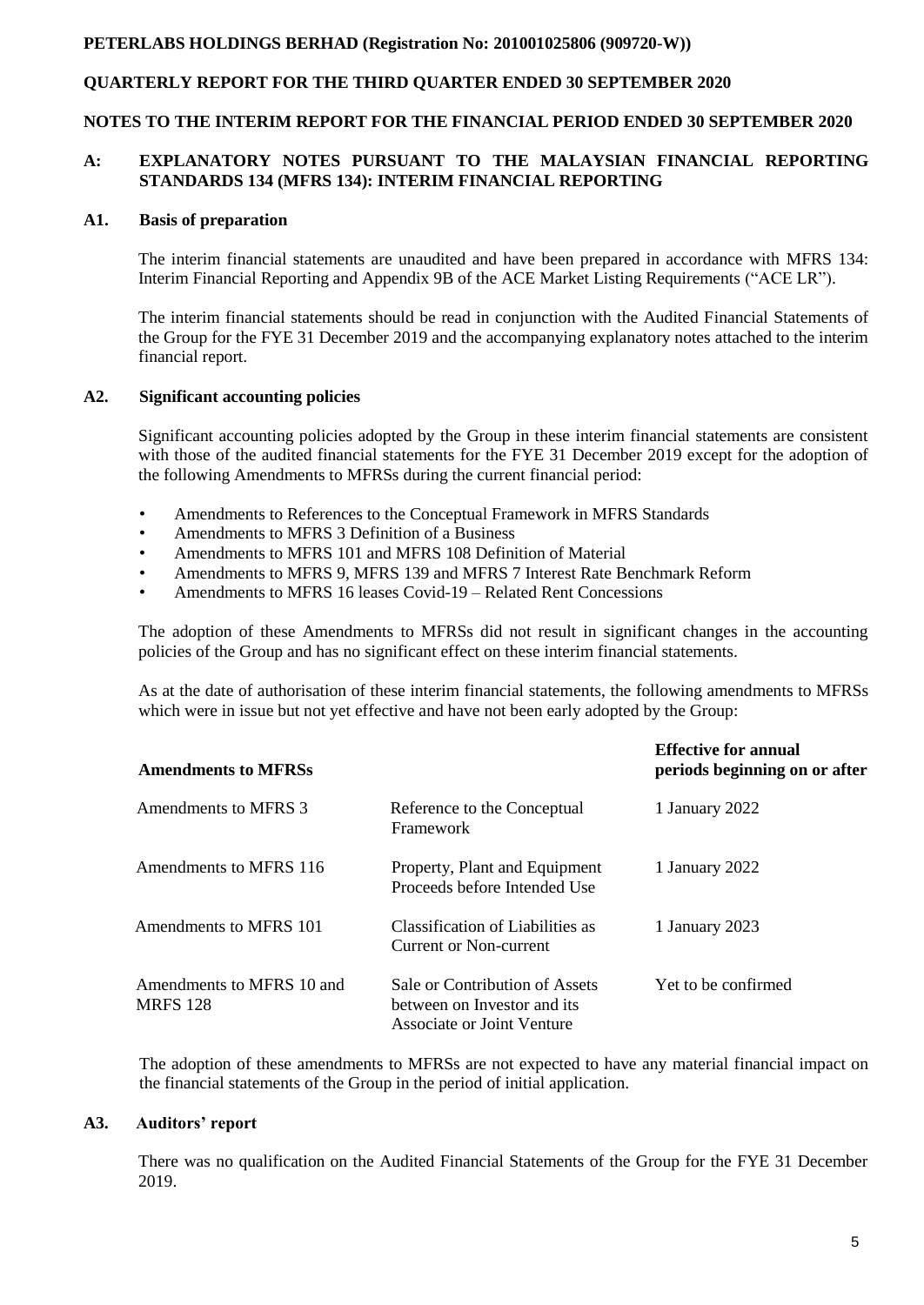# **QUARTERLY REPORT FOR THE THIRD QUARTER ENDED 30 SEPTEMBER 2020 (CONT'D)**

# **NOTES TO THE INTERIM REPORT FOR THE FINANCIAL PERIOD ENDED 30 SEPTEMBER 2020 (CONT'D)**

### **A4. Seasonal or cyclical factors**

The operations of the Group were not significantly affected by seasonal or cyclical factors during the current financial quarter under review and current period-to-date.

#### **A5. Items of unusual nature and amount**

There were no unusual items affecting assets, liabilities, equity, net income or cash flows of the Group that were unusual because of their nature, size or incidence for the quarter under review and current period-todate.

### **A6. Material changes in estimates**

There were no changes in estimates that had a material effect in the current quarter and period-to-date results.

### **A7. Profit for the period**

Profit for the current quarter and period-to-date ended 30 September 2020 is arrived at after charging / (crediting), amongst other items, the following:

|                                                   | <b>Quarter Ended</b> | <b>Period To Date</b><br><b>Ended</b> |
|---------------------------------------------------|----------------------|---------------------------------------|
|                                                   | 30.09.2020           | 30.09.2020                            |
|                                                   | <b>RM'000</b>        | <b>RM'000</b>                         |
| Other income including investment income          | (810)                | (1,150)                               |
| Interest income                                   | (78)                 | (265)                                 |
| Expected credit losses on trade receivables (net) | (7)                  | (28)                                  |
| Gain on disposal of property, plant and equipment | (88)                 | (136)                                 |
| Reversal of inventories written down              | (124)                | (303)                                 |
| Interest expense                                  | 60                   | 225                                   |
| Depreciation                                      | 498                  | 1,502                                 |
| Net realised foreign exchange (gain) / loss       | (10)                 | 151                                   |
| Net unrealised foreign exchange loss              | 34                   | 60                                    |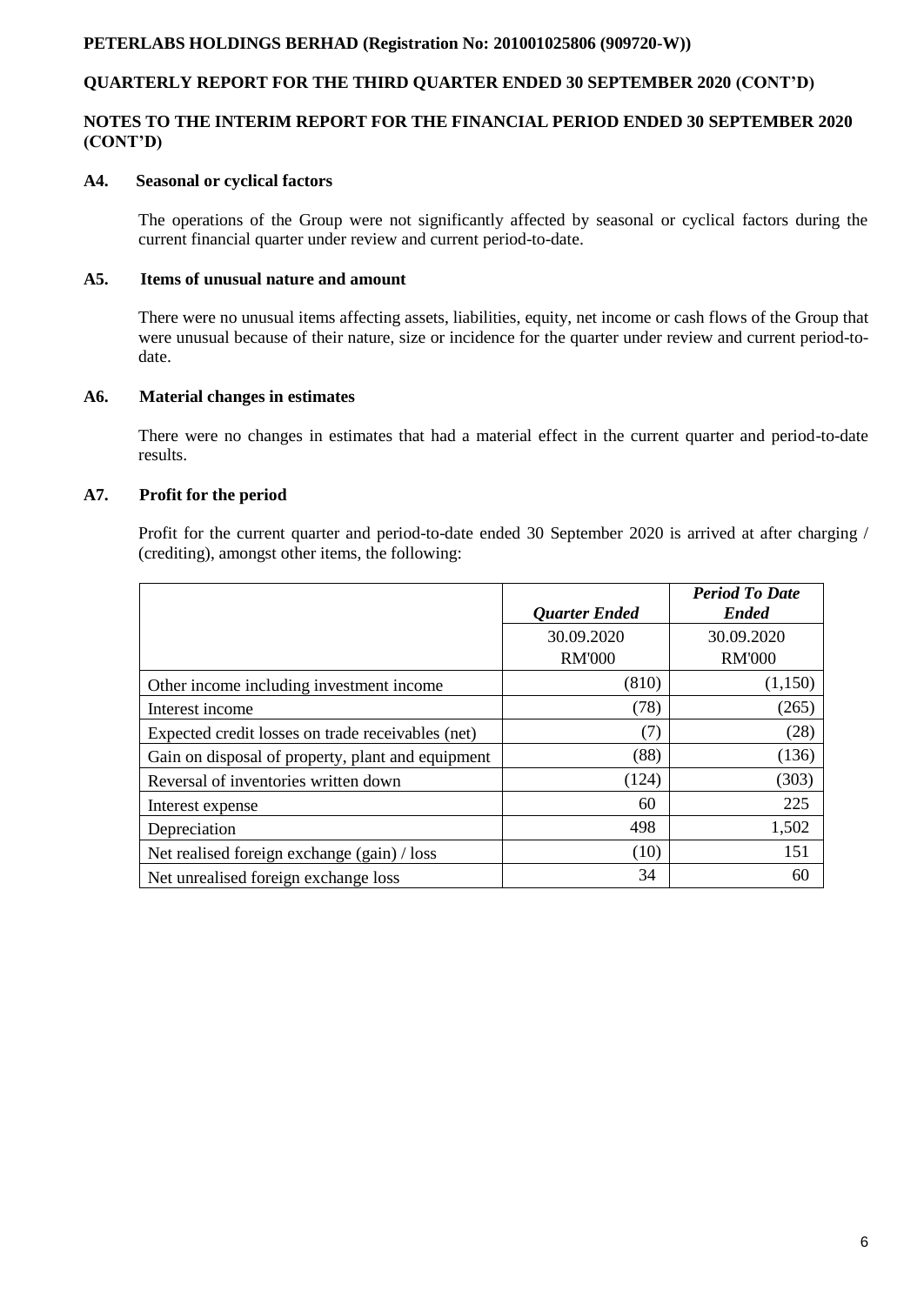# **QUARTERLY REPORT FOR THE THIRD QUARTER ENDED 30 SEPTEMBER 2020 (CONT'D)**

# **NOTES TO THE INTERIM REPORT FOR THE FINANCIAL PERIOD ENDED 30 SEPTEMBER 2020 (CONT'D)**

# **A8. Segmental information**

The Group is organised into the following operating segments:

- a) Trading
- b) Manufacturing

| <b>Quarter ended</b><br>30 September 2020 | <b>Trading</b><br><b>RM'000</b> | <b>Manufacturing</b><br><b>RM'000</b> | <b>Eliminations</b><br><b>RM'000</b> | <b>Consolidated</b><br><b>RM'000</b> |
|-------------------------------------------|---------------------------------|---------------------------------------|--------------------------------------|--------------------------------------|
| <b>Revenue from</b>                       |                                 |                                       |                                      |                                      |
| <b>External customers</b>                 | 18,529                          | 1,620                                 |                                      | 20,149                               |
| Inter-segment revenue                     | 769                             | 5,909                                 | (6,678)                              |                                      |
| <b>Total revenue</b>                      | 19,298                          | 7,529                                 | (6,678)                              | 20,149                               |
| <b>Profit before tax</b>                  | 1,305                           | 488                                   | -                                    | 1,793                                |
| Tax expense                               |                                 |                                       |                                      | (565)                                |
| <b>Profit for the period</b>              |                                 |                                       |                                      | 1,228                                |

| <b>Period to Date ended</b><br>30 September 2020 | <b>Trading</b><br><b>RM'000</b> | <b>Manufacturing</b><br><b>RM'000</b> | <b>Eliminations</b><br><b>RM'000</b> | <b>Consolidated</b><br><b>RM'000</b> |
|--------------------------------------------------|---------------------------------|---------------------------------------|--------------------------------------|--------------------------------------|
| <b>Revenue from</b>                              |                                 |                                       |                                      |                                      |
| External customers                               | 56,202                          | 4,852                                 |                                      | 61,054                               |
| Inter-segment revenue                            | 3,010                           | 18,268                                | (21, 278)                            |                                      |
| <b>Total revenue</b>                             | 59,212                          | 23,120                                | (21,278)                             | 61,054                               |
| <b>Profit before tax</b>                         | 3,182                           | 1,112                                 |                                      | 4,294                                |
| Tax expense                                      |                                 |                                       |                                      | (1,391)                              |
| <b>Profit for the period</b>                     |                                 |                                       |                                      | 2,903                                |

# **A9. Valuation of property, plant and equipment**

There was no valuation of the property, plant and equipment in the current quarter under review.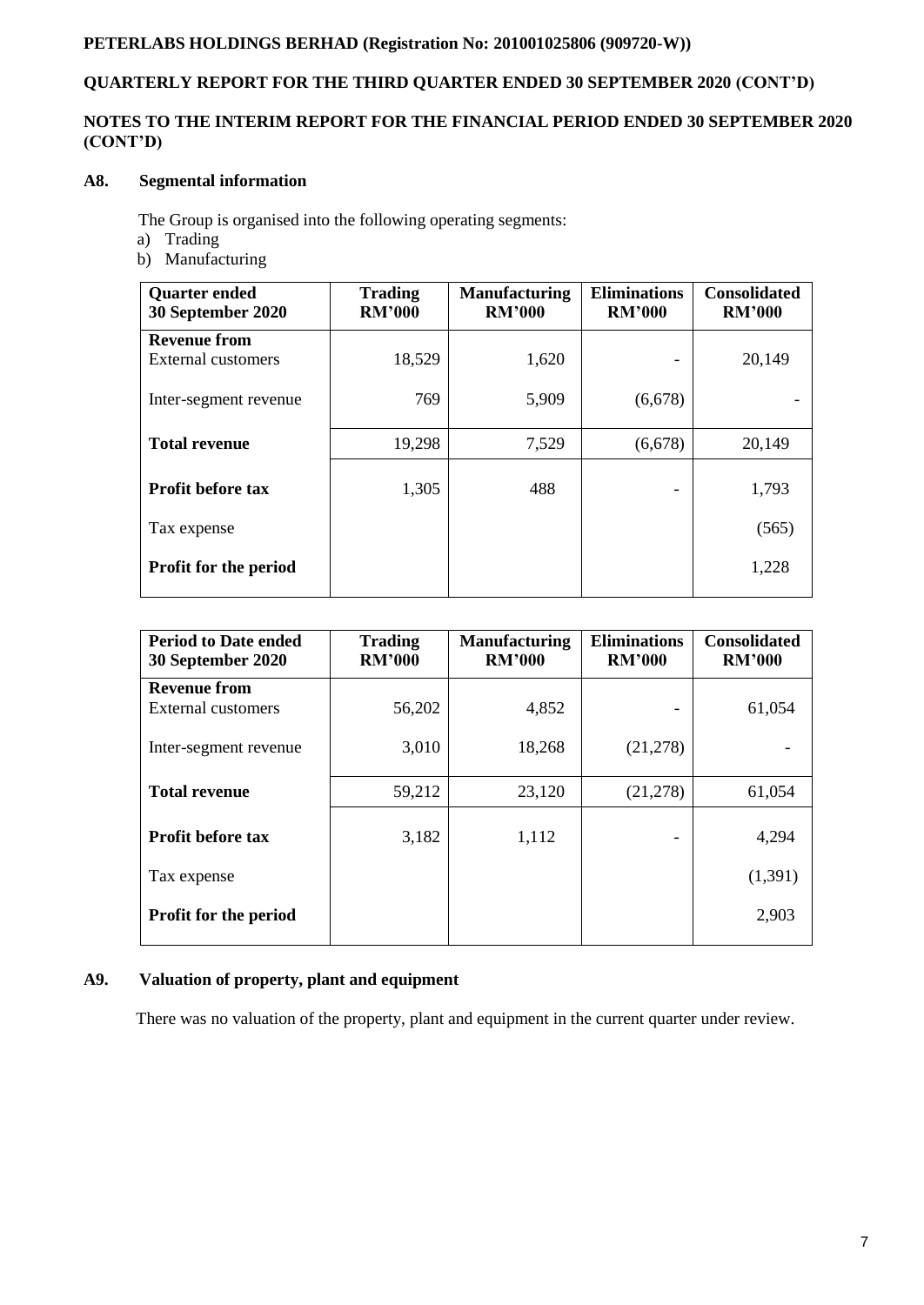# **QUARTERLY REPORT FOR THE THIRD QUARTER ENDED 30 SEPTEMBER 2020 (CONT'D)**

### **NOTES TO THE INTERIM REPORT FOR THE FINANCIAL PERIOD ENDED 30 SEPTEMBER 2020 (CONT'D)**

### **A10. Capital commitments**

Authorised capital expenditure not provided for the interim financial report as at the end of the current quarter was as follow:

|                                                             | As at 30/9/2020       |
|-------------------------------------------------------------|-----------------------|
|                                                             | (Unaudited)<br>RM'000 |
| Authorised and contracted but not provided for:             |                       |
| Acquisition of 60 % equity interest in Thye On Tong Sdn Bhd | 9.720                 |

### **A11. Material subsequent events**

There were no material events subsequent to the reporting date up to the date of this report.

#### **A12. Changes in composition of the Group**

There was no change in composition of the Group for the current quarter under review.

# **A13. Contingent liabilities or contingent assets**

|                                                                                                                     | Company                    |                                   |  |
|---------------------------------------------------------------------------------------------------------------------|----------------------------|-----------------------------------|--|
| Corporate guarantee given by the Company to financial<br>institutions for credit facilities granted to Subsidiaries | As at 30/09/2020<br>RM'000 | As at 31/12/2019<br><b>RM'000</b> |  |
| Utilised<br>$\overline{\phantom{a}}$                                                                                | 5,032                      | 6.807                             |  |
| Limit<br>$\overline{\phantom{a}}$                                                                                   | 21,897                     | 21,897                            |  |

### **A14. Significant related party transactions**

Save as disclosed in the Audited Financial Statements for the FYE 31 December 2019, there were no other significant related party transactions for the current quarter under review.

### **A15. Issuances, cancellations, repurchase, resale and repayment of debt and equity**

Save as disclosed below, there were no issuance or repayment of debt and equity securities, share buyback, share cancellations, share held as treasury shares and resale of treasury shares during the quarter and financial period under review:

a) 21,473,990 new ordinary shares pursuant to the Private Placement on 26 August 2020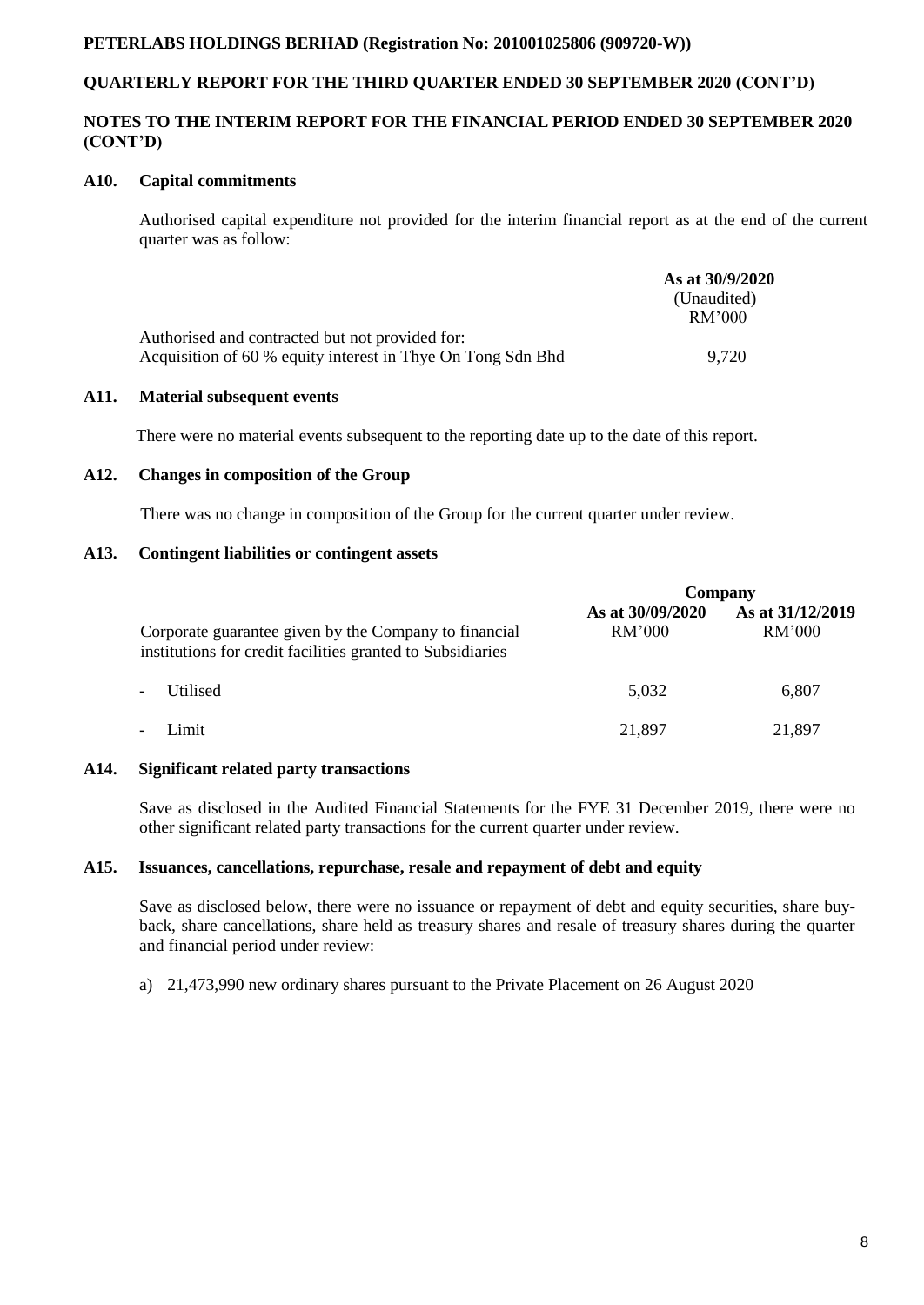# **QUARTERLY REPORT FOR THE THIRD QUARTER ENDED 30 SEPTEMBER 2020 (CONT'D)**

# **B: ADDITIONAL INFORMATION PURSUANT TO THE ACE LR**

#### **B1. Review of performance**

|                                     | 3QFY20        | 30FY19        | Variance  | <b>FY2020</b> | FY2019        | Variance  |
|-------------------------------------|---------------|---------------|-----------|---------------|---------------|-----------|
|                                     | <b>RM'000</b> | <b>RM'000</b> | %         | <b>RM'000</b> | <b>RM'000</b> | %         |
| Revenue                             | 20,149        | 24,309        | $-17.11%$ | 61,054        | 71,866        | $-15.04%$ |
| <b>Operating Profit</b>             | 1,853         | 1,517         | 22.15%    | 4,519         | 4,592         | $-1.59%$  |
| Profit Before Interest And Tax      | 1,853         | 1,517         | 22.15%    | 4,519         | 4,592         | $-1.59%$  |
| Profit Before Tax                   | 1,793         | 1,415         | 26.71%    | 4,294         | 4,205         | 2.12%     |
| Profit After Tax                    | 1,228         | 1,143         | 7.44%     | 2,903         | 2,985         | $-2.75%$  |
| Profit Attributable to Ordinary     |               |               |           |               |               |           |
| <b>Equity Holders Of The Parent</b> | 1,228         | 1,143         | 7.44%     | 2,903         | 2,985         | $-2.75%$  |

The Group registered RM20.149 million revenue for the current quarter which represents decrease of RM4.160 million or 17.11% as compared to the revenue of RM24.309 million in the previous period's corresponding quarter. The Group registered profit before tax of RM1.793 million for the quarter under review which represents increase of RM0.378 million or 26.71% as compared to the Group's profit before tax of RM1.415 million reported in the previous period's corresponding quarter. Profit before tax increased due to lower operating expenses incurred.

For the current quarter, trading segment registered revenue of RM18.529 million from the external customers and RM0.769 million from inter-company transactions and reported profit before tax of RM1.305 million for the quarter under review. In the previous period's corresponding quarter, the group achieved revenue of RM23.329 million from the external customers and RM1.026 million from intercompany transactions and reported profit before tax of RM1.494 million for the trading segment. The decrease in profit before tax for the trading segment for the current quarter was mainly due to lower revenue achieved.

The manufacturing segment registered revenue of RM1.620 million from the external customers and RM5.909 million from inter-company transactions and reported profit before tax of RM0.488 million for the quarter under review. In the previous period's corresponding quarter, the Group achieved revenue of RM0.980 million from external customers and RM6.239 million from inter-company transactions and reported loss before tax of RM0.079 million for the manufacturing segment. The increase in profit before tax for the manufacturing segment for the current quarter was mainly due to higher gross profit margin achieved coupled with lower operating expenses incurred.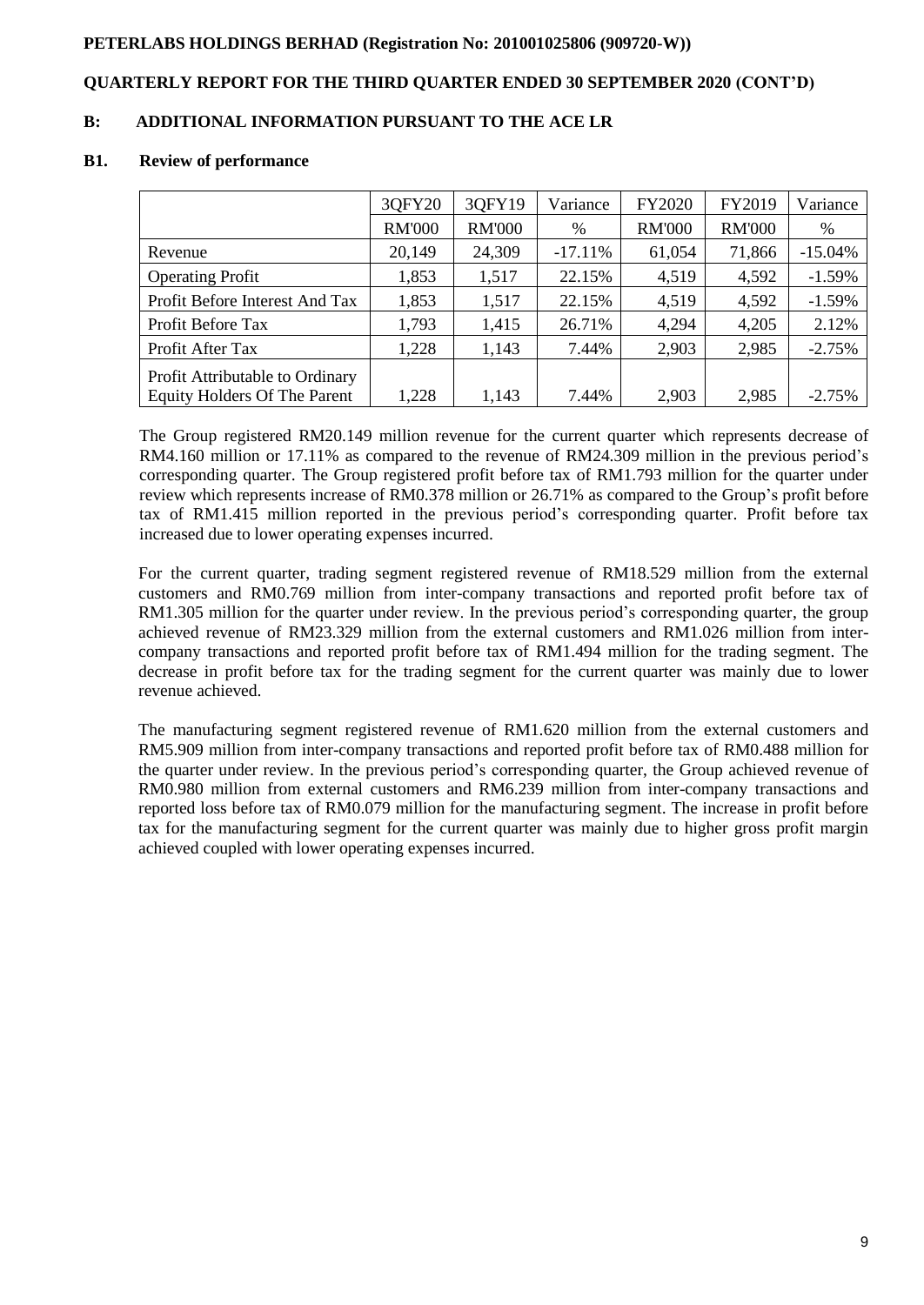# **QUARTERLY REPORT FOR THE THIRD QUARTER ENDED 30 SEPTEMBER 2020 (CONT'D)**

### **B2. Material changes in the current quarter's results compared to the results of the immediate preceding quarter**

|                                     | 3QFY20        | 2QFY20        | Variance |
|-------------------------------------|---------------|---------------|----------|
|                                     | <b>RM'000</b> | <b>RM'000</b> | %        |
| Revenue                             | 20,149        | 19,128        | 5.34%    |
| <b>Operating Profit</b>             | 1,853         | 1,256         | 47.53%   |
| Profit Before Interest And Tax      | 1,853         | 1,256         | 47.53%   |
| Profit Before Tax                   | 1,793         | 1,179         | 52.08%   |
| Profit After Tax                    | 1,228         | 764           | 60.73%   |
| <b>Equity Holders Of The Parent</b> | 1,228         | 764           | 60.73%   |

For the quarter under review, the Group registered increase in revenue of 5.34% from RM19.128 million to RM20.149 million and increase in profit before tax of 52.08% from RM1.179 million to RM1.793 million as compared to preceding quarter ended 30 June 2020. The increase in profit before tax was mainly attributable to lower operation expenses achieved coupled with higher revenue achieved. For the current quarter, trading segment achieved revenue of RM18.529 million and profit before tax of RM1.305 million as compared to revenue of RM17.247 million and profit before tax of RM0.869 million in the previous quarter, whilst the manufacturing segment achieved revenue of RM1.620 million and reported profit before tax of RM0.488 million as compared to revenue of RM1.881 million and profit before tax of RM0.310 million in the previous quarter.

# **B3. Prospects**

The Board anticipates continuous business disruptions arising from the impact of the new waves of Covid19 incidents nationwide, compounded by some pressure from unfavourable exchange rates, higher price for some raw material and slow collection.

With the approval granted from shareholders on recently held EGM which allowed the company to proceed on the Proposed Acquisition of 60% equity interest in Thye On Tong Trading Sdn Bhd, coupled with the Proposed Diversification which the Management is of the view that such corporate action will contribute positively to the Group future earnings and further improve the financial position of the Group.

# **B4. Profit forecast**

No profit forecast has been issued by the Group previously in any public document.

### **B5. Tax expense**

|                    | <b>Current quarter ended</b><br>30.09.2020<br><b>RM'000</b> | <b>Current period-to-date</b><br>30.09.2020<br><b>RM'000</b> |  |  |
|--------------------|-------------------------------------------------------------|--------------------------------------------------------------|--|--|
| Income tax         |                                                             |                                                              |  |  |
| -Current period    | 464                                                         | 1,232                                                        |  |  |
| -Deferred taxation | 101                                                         | 159                                                          |  |  |
|                    | 565                                                         | 1,391                                                        |  |  |

The Group's effective tax rate for the current quarter is higher than the statutory rate mainly certain expenses which were not deductible for tax purposes.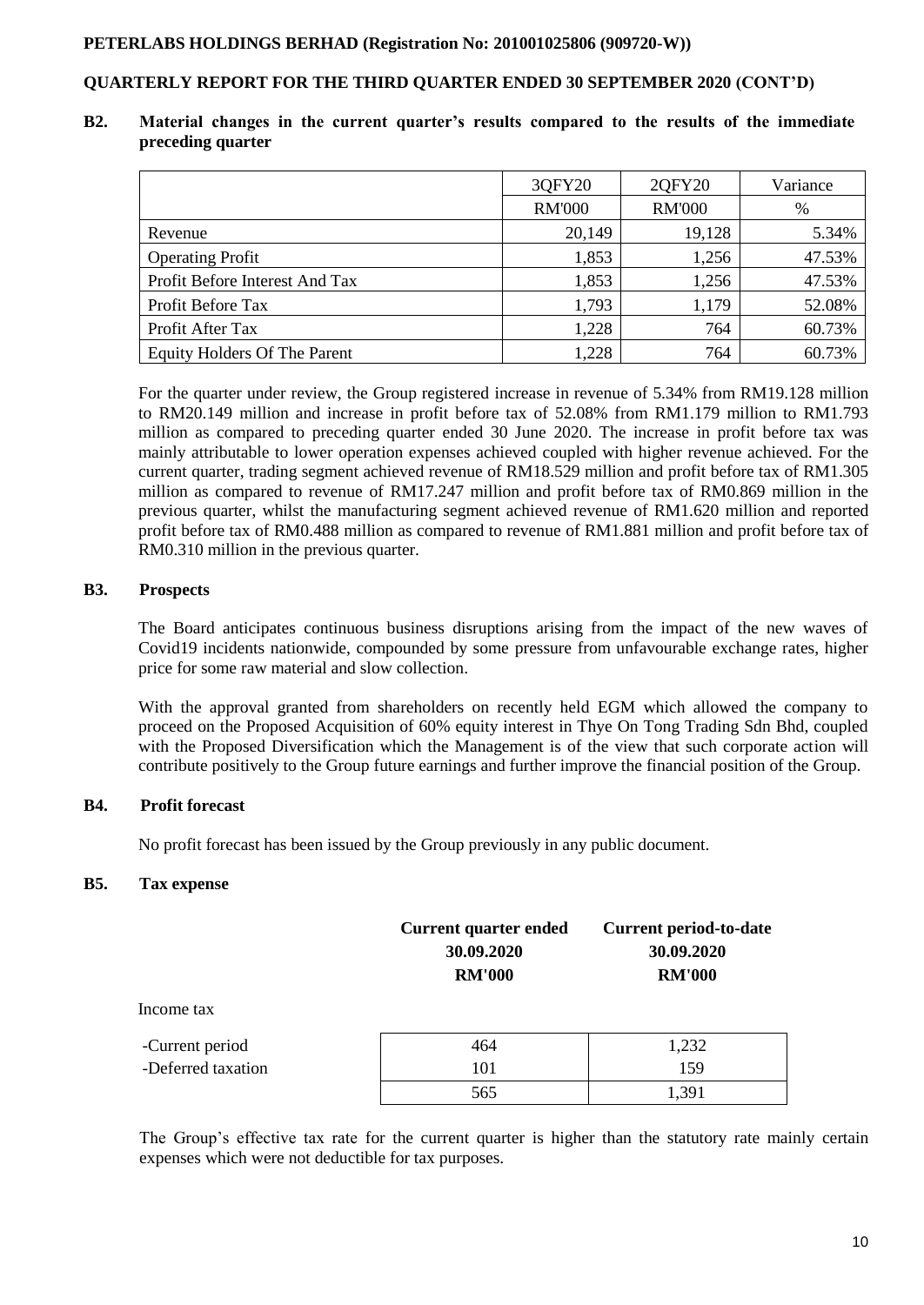# **QUARTERLY REPORT FOR THE THIRD QUARTER ENDED 30 SEPTEMBER 2020 (CONT'D)**

### **B6. Profit from sale of unquoted investments and/or properties**

There was no disposal of unquoted investments or properties for the current quarter under review.

## **B7. Quoted securities**

There was no acquisition and/or disposal of quoted securities for the current quarter under review.

## **B8. Status of corporate proposals**

Save as disclosed below, there were no other corporate proposals announced but not completed as at the date of this report:

a) On 13 July 2020, Alliance Investment Bank Berhad ("AIBB") had, on behalf of the Board, announced that the Company proposes to undertake a private placement of up to 21,473,990 new ordinary shares in Peterlabs Holdings Berhad ("PHB") , representing approximately ten percent (10%) of the total number of issued shares of PHB ("Proposed Private Placement")

Further to the above, on 14 July 2020 Alliance Investment Bank Berhad had, on behalf of the Board of Directors of PHB, announced that the additional listing application for the listing of and quotation for the Placement Shares to be issued pursuant to the Proposed Private Placement has been submitted to Bursa Malaysia Securities Berhad on 14 July 2020.

In addition to that, on 21 July 2020, AIBB had on behalf of the Board provided additional information in relation to the utilisation of proceeds from the Proposed Private Placement as follows:

| Details of utilisation                                              | <b>RM'000</b> | <b>Estimated timeframe for</b><br>utilisation (from the date of listing<br>of the Placement Shares) |
|---------------------------------------------------------------------|---------------|-----------------------------------------------------------------------------------------------------|
| Investment in new business                                          | 3,000         | Within 12 months                                                                                    |
| Working capital                                                     | 1,165         | Within 12 months                                                                                    |
| Estimated expenses in relation to the<br>Proposed Private Placement | 130           | Upon completion of the Proposed<br>Private Placement                                                |
| Total gross proceeds raised from the<br>Proposed Private Placement  | 4.295         |                                                                                                     |

In additional to that, on behalf of the Board of Directors of PHB, Alliance Investment Bank Berhad ("AIBB") announced on 23 July 2020 that the Bursa Malaysia Security Berhad ("Bursa Securities') had approved up to 21,473,990 Placement Shares to be issued pursuant to the Proposed Private Placement subject to the following conditions:

(i) PHB and AIBB must fully comply with the relevant provisions under the ACE Market Listing Requirements pertaining to the implementation of the Proposed Private Placement;

(ii) PHB and AIBB to inform Bursa Securities upon the completion of the Proposed Private Placement; and

(iii) PHB to furnish Bursa Securities with a written confirmation of its compliance with the terms and conditions of Bursa Securities' approval once the Proposed Private Placement is completed.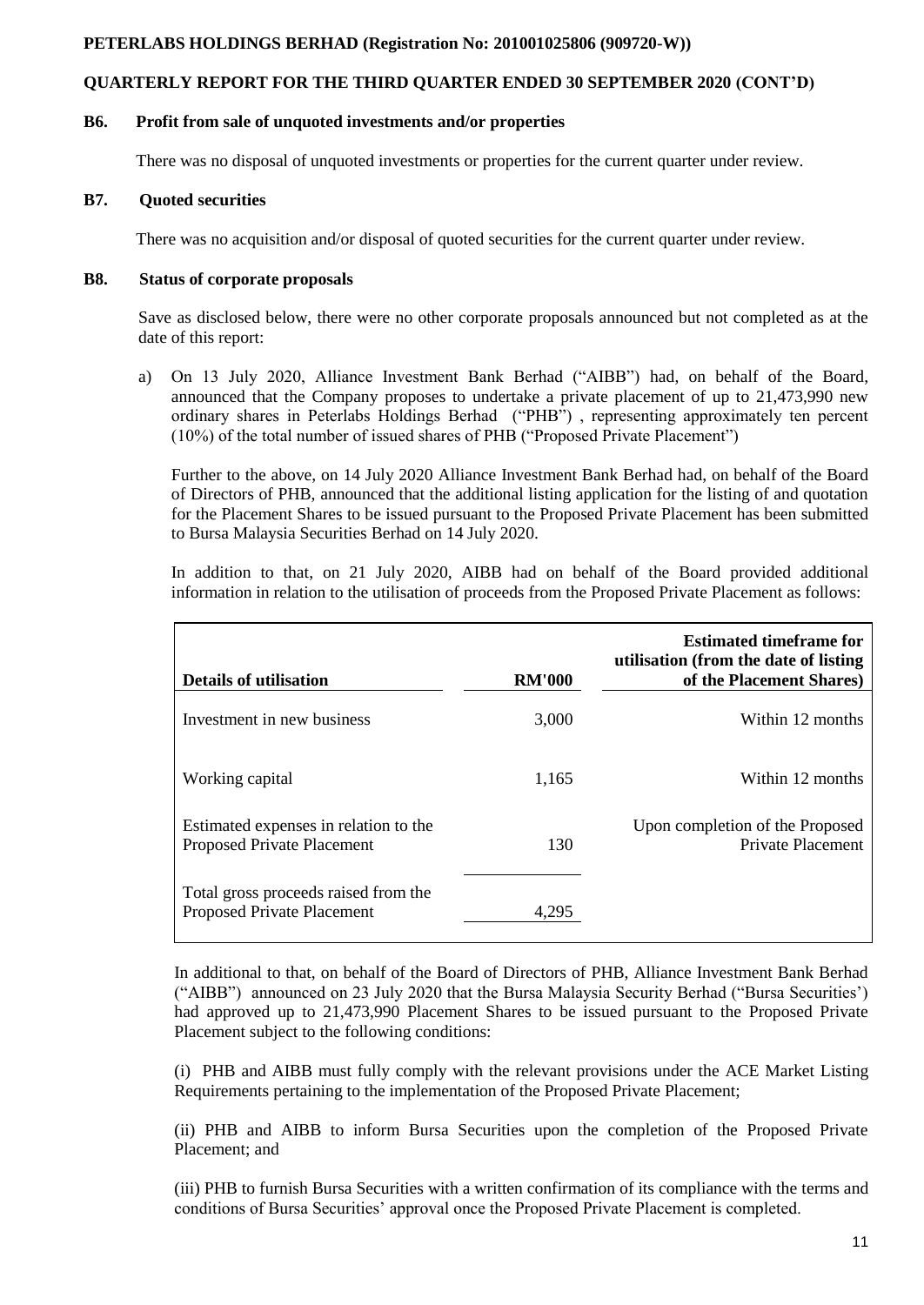# **QUARTERLY REPORT FOR THE THIRD QUARTER ENDED 30 SEPTEMBER 2020 (CONT'D)**

### **B8. Status of corporate proposals (cont'd)**

In addition to that, on behalf of the Board of Directors of PHB, Alliance Investment Bank Berhad ("AIBB") announced on 19 August 2020 that the Board had fixed the issue price for the entire 21,473,990 Placement Shares ("Issue Price") at RM0.2060 per share. The Issue Price represents a discount of RM0.0225 or approximately 9.85% to the 5-day volume weighted average market price of the PHB Shares up to and including 18 August 2020, being the last market day immediately preceding the Price-Fixing Date of RM0.2285 per PHB Share.

In addition to that, on behalf of the Board of Directors of PHB, Alliance Investment Bank Berhad ("AIBB") announced on 26 August 2020 that the Private Placement has been completed following the listing of and quotation for the entire 21,473,990 Placement Shares on the ACE Market of Bursa Malaysia Securities Berhad.

The gross proceeds of RM4.424 million from the private placement exercise which was completed on 26 August 2020 have been utilised in the following manner:

|                                  | <b>Proposed</b><br>utilisation<br>* | <b>Actual</b><br>proceeds<br>raised<br># | Actual<br>utilisation | <b>Balance to be</b><br>utilised |               | <b>Estimated</b><br>timeframe for the<br>utilisation of<br>proceeds (from<br>the date of listing<br>of the Placement |
|----------------------------------|-------------------------------------|------------------------------------------|-----------------------|----------------------------------|---------------|----------------------------------------------------------------------------------------------------------------------|
| <b>Purposes</b>                  | <b>RM'000</b>                       | <b>RM'000</b>                            | <b>RM'000</b>         | <b>RM'000</b>                    | $\frac{0}{0}$ | <b>Shares</b>                                                                                                        |
| Investment in<br>new business    | 3,000                               | 3,000                                    | 1,080                 | 1,920                            | 64.00%        | Within 12 months                                                                                                     |
| Working<br>capital               | 1,165                               | 1,294                                    |                       | 1,294                            | 100.00%       | Within 12 months                                                                                                     |
| Estimated<br>listing<br>expenses | 130                                 | 130                                      | 62                    | 68                               | 52.31%        | The surplus shall<br>be adjusted to be<br>allocated for<br>working capital.                                          |
|                                  | 4,295                               | 4,424                                    | 1,142                 | 3,282                            | 74.12%        |                                                                                                                      |

Notes:

'\* As per announcement dated 21 July 2020

# As per announcement dated 26 August 2020

b) On behalf of the Board of Directors of PHB ("Board"), Alliance Investment Bank Berhad ("AIBB") announced on 22 July 2020 that the Company proposes to undertake:-

(i) the proposed acquisition of 60% equity interest in Thye On Tong Trading Sdn Bhd ("TOT") from the Vendors for a purchase consideration of RM10,800,000 to be satisfied via combination of Cash Consideration and issuance of the Consideration Shares; and

(ii) the proposed diversification of the existing business of PHB Group to include the distribution of consumer goods in conjunction with the Proposed Acquisition.

The Proposals are subject to the following approvals being obtained from the following parties:-

(i) Bursa Securities for the listing of and quotation for the Consideration Shares on the ACE Market of Bursa Securities, in relation to the Proposed Acquisition;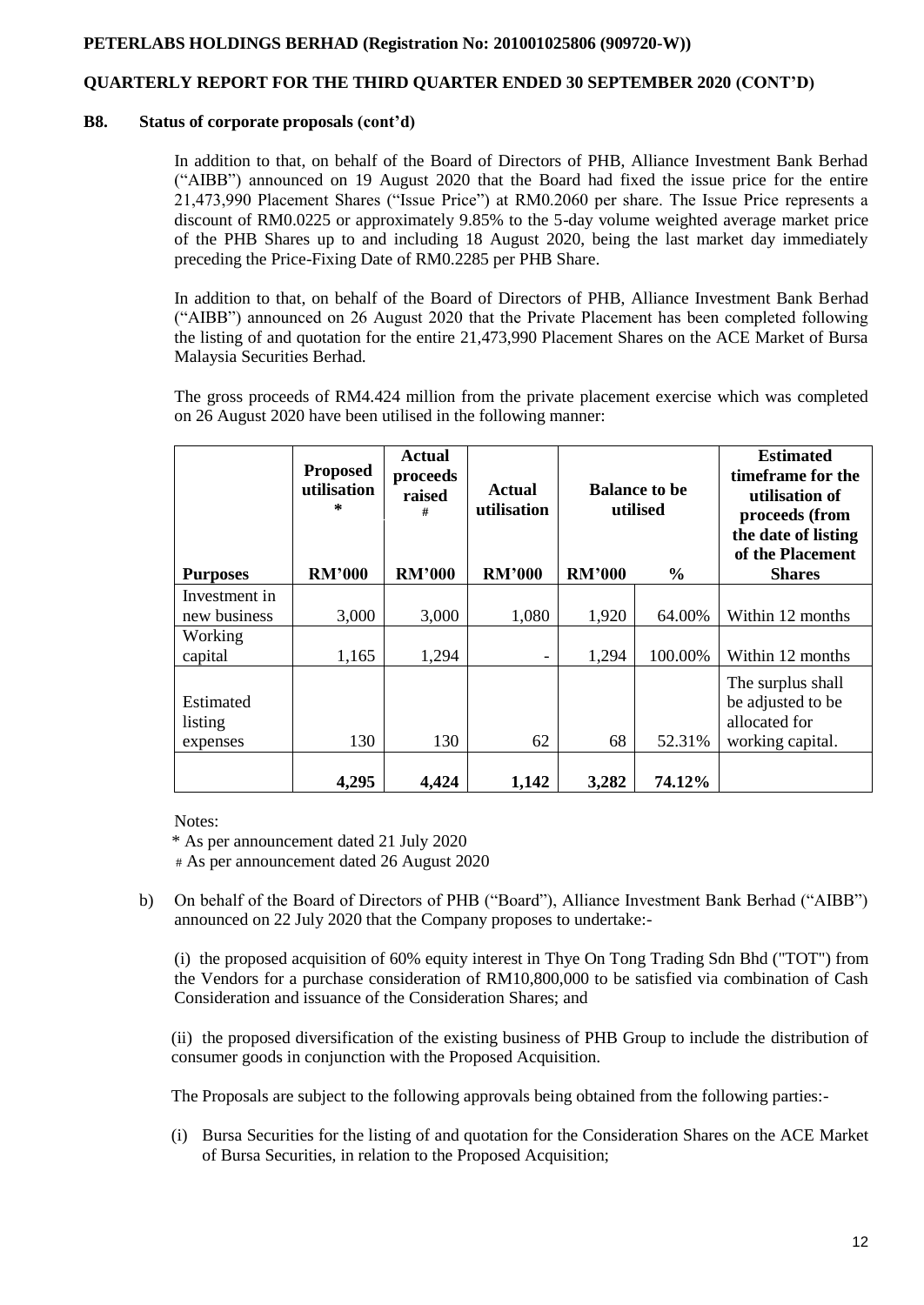### **QUARTERLY REPORT FOR THE THIRD QUARTER ENDED 30 SEPTEMBER 2020 (CONT'D)**

#### **B8. Status of corporate proposals (cont'd)**

(ii) the shareholders of the Company for the issuance of the Consideration Shares at an EGM to be convened, in relation to the Proposed Acquisition;

(iii) the shareholders of the Company for the Proposed Diversification; and

(iv) any other relevant authorities, if required.

The Proposed Acquisition and the Proposed Diversification are inter-conditional. However, the Proposals are not conditional upon any other corporate exercise undertaken or to be undertaken by the Company.

- c) On behalf of the Board of Directors of PHB ("Board"), Alliance Investment Bank Berhad ("AIBB") announced on 14 August 2020 that the additional listing application for the listing of and quotation for the Consideration Shares to be issued pursuant to the Proposed Acquisition has been submitted to Bursa Malaysia Securities Berhad on 14 August 2020.
- d) On behalf of the Board of Directors of PHB ("Board"), Alliance Investment Bank Berhad ("AIBB") announced on 2 September 2020 that pursuant to Rule 10.02(g) of the Listing Requirements, the highest percentage ratio applicable to the Proposed Acquisition is 31.31% calculated based on the audited total assets of TOT compared with the audited total assets of the PHB Group.

On 28 September 2020, PHB shareholders have approved the Proposed Acquisition and the Proposed Diversification with 100% of voted shares accepted.

### **B9. Group borrowings and debts securities**

The Group's borrowings as at 30 September 2020 were as follows:

|                               | <b>Secured</b><br><b>RM'000</b> | Unsecured<br><b>RM'000</b>        | <b>Total</b><br><b>RM'000</b> |
|-------------------------------|---------------------------------|-----------------------------------|-------------------------------|
| <b>Short term borrowings:</b> |                                 |                                   |                               |
| Lease liabilities - (Finance) |                                 | 413                               | 413                           |
| <b>Bank borrowings</b>        | 5,032                           |                                   | 5,032                         |
| Total                         | 5,032                           | 413                               | 5,445                         |
|                               | Secured<br><b>RM'000</b>        | <b>Unsecured</b><br><b>RM'000</b> | <b>Total</b><br><b>RM'000</b> |
| Long term borrowings:         |                                 |                                   |                               |
| Lease liabilities - (Finance) |                                 | 574                               | 574                           |
| Total                         |                                 | 574                               | 574                           |

All the Group's borrowings are denominated in Ringgit Malaysia.

### **B10. Off balance sheet financial instruments**

The Group does not have any financial instruments with off-balance sheet risk as at the date of this quarterly report.